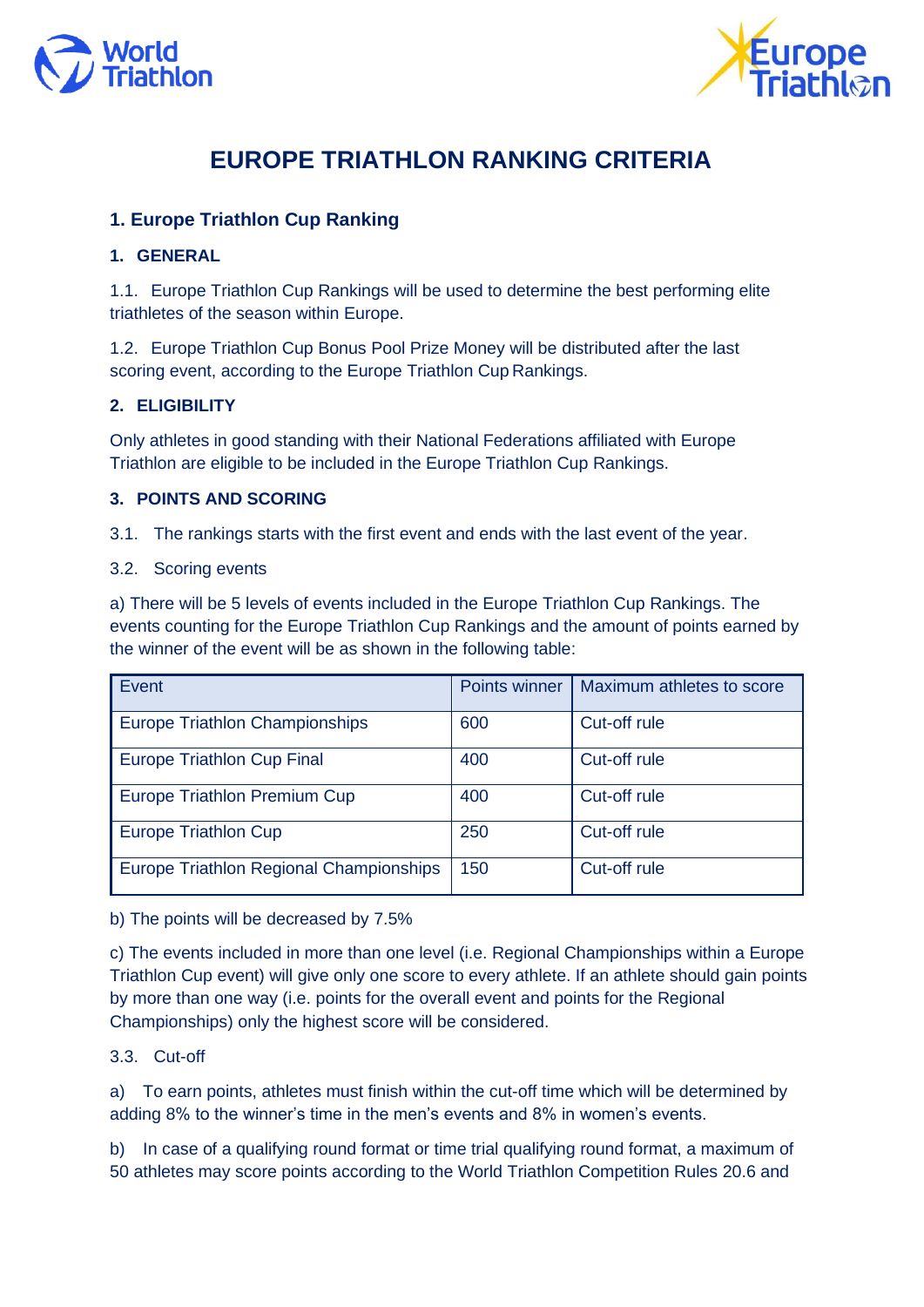



21.7. The cut-off times do not apply to any scoring positions achieved during the qualifying rounds.

### 3.4. Total events to count

The final score will be obtained by adding the 5 best scores obtained in the scoring events of the season.

# **4. PRIZE MONEY CHART**

| <b>Position</b> | Men (Euros) | <b>Women (Euros)</b> |
|-----------------|-------------|----------------------|
| 1               | 5,000       | 5,000                |
| $\overline{2}$  | 4,000       | 4,000                |
| 3               | 3,000       | 3,000                |
| 4               | 2,000       | 2,000                |
| 5               | 1,600       | 1,600                |
| 6               | 1,400       | 1,400                |
| 7               | 1,200       | 1,200                |
| 8               | 800         | 800                  |
| 9               | 600         | 600                  |
| 10              | 400         | 400                  |
| <b>TOTAL</b>    | 40,000€     |                      |

The prize money will be distributed to the athletes after the final event and after receiving the athlete prize money claim form which can be found on the Europe Triathlon website.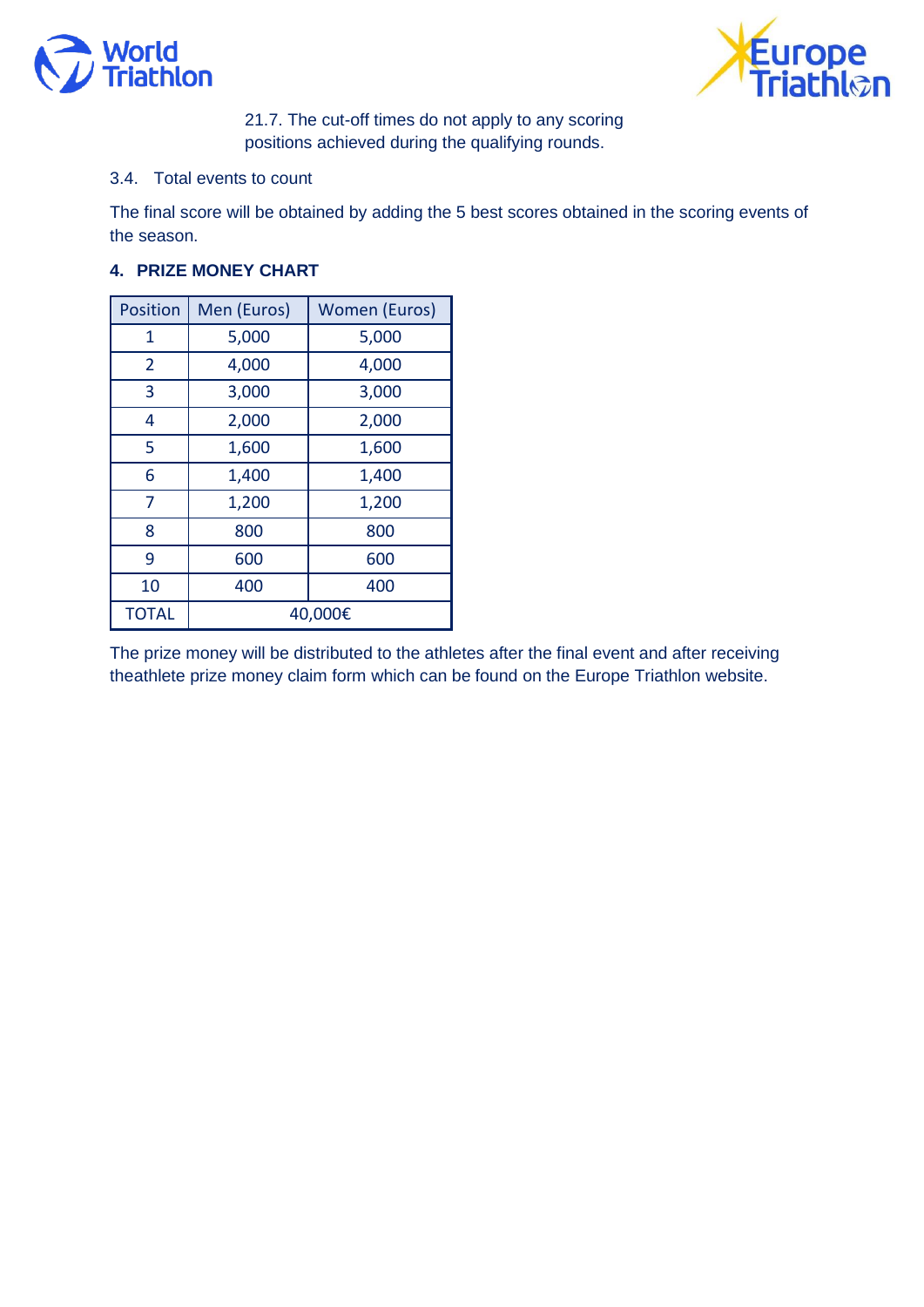



# **2. Europe Triathlon U23 Cup Ranking**

# **1. GENERAL**

1.1. Europe Triathlon U23 Cup Rankings will be used to determine the best performing U23 (18-23 years of age) triathletes of the season within Europe.

1.2. Europe Triathlon U23 Cup Bonus Pool Prize Money will be distributed after the last scoring event, the Europe European Cup Final, according to the Europe Triathlon U23 Cup Rankings.

# **2. ELIGIBILITY**

Only athletes in good standing with their National Federations affiliated with Europe Triathlon are eligible to be included in the Europe Triathlon U23 Cup Rankings.

# **3. POINTS AND SCORING**

3.1. The rankings starts with the first event and ends with the last event of the year.

#### 3.2. Scoring events

a) There will be 2 levels of events included in the Europe Triathlon U23 Cup Rankings. The events counting for the Europe Triathlon U23 Cup Rankings and the amount of points earned by the winner will be as shown in the following table:

| Event                              | Points winner | Maximum athletes to score |
|------------------------------------|---------------|---------------------------|
| Europe Triathlon U23 Championships | 500           | Cut-off rule              |
| Europe Triathlon Cup               | 250           | Cut-off rule              |

b) The points will be decreased by 7.5%

#### 3.3. Cut-off

a) To earn points, athletes must finish within the cut-off time which will be determined by adding 8% to the winner's time in the men's events and 8% in women's events.

b) In case of a qualifying round format or time trial qualifying round format, a maximum of 50 athletes may score points according to the World Triathlon Competition Rules 20.6 and 21.7. The cut-off times do not apply to any scoring positions achieved during the qualifying rounds.

### 3.4. Total events to count

The final score will be obtained by adding the 5 best scores obtained in the scoring events of the season.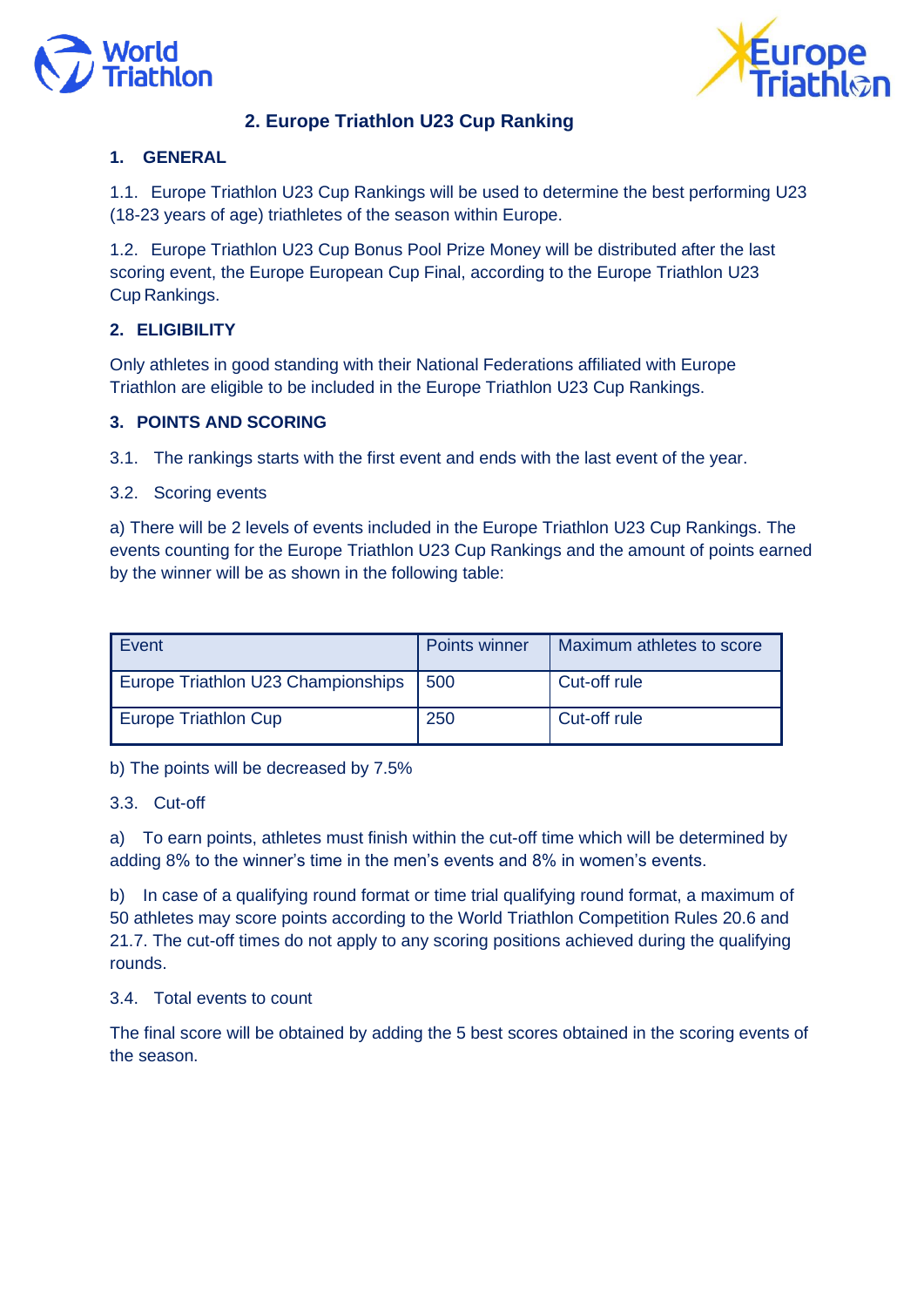



# **4. PRIZE MONEY CHART**

| <b>Position</b> | Men (Euros) | <b>Women (Euros)</b> |
|-----------------|-------------|----------------------|
| 1               | 1,875       | 1,875                |
| $\overline{2}$  | 1,500       | 1,500                |
| 3               | 1,125       | 1,125                |
| 4               | 750         | 750                  |
| 5               | 600         | 600                  |
| 6               | 525         | 525                  |
| 7               | 450         | 450                  |
| 8               | 300         | 300                  |
| 9               | 225         | 225                  |
| 10              | 150         | 150                  |
| <b>TOTAL</b>    | 15,000€     |                      |

The prize money will be distributed to the athletes after the final event and after receiving the athlete prize money claim form which can be found on the Europe Triathlon website.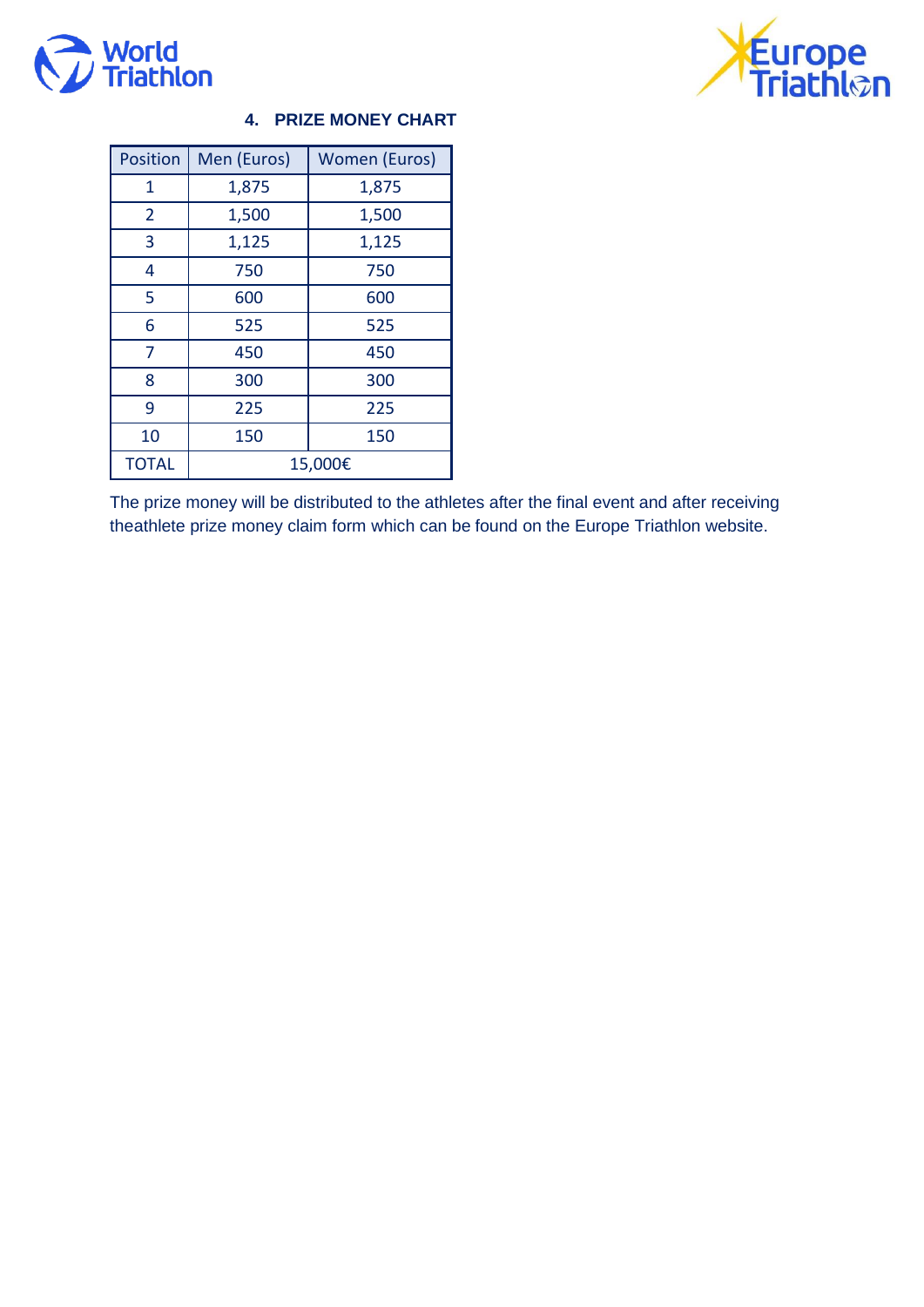



# **3. Europe Triathlon Junior Cup Ranking**

# **1. GENERAL**

Europe Triathlon Junior Cup Rankings will be used to determine the best performing junior triathletes of the season within Europe.

# **2. ELIGIBILITY**

Only athletes in good standing with their National Federations affiliated with Europe Triathlon are eligible to be included in the Europe Triathlon Junior Cup Rankings.

# **3. POINTS AND SCORING**

3.1. The rankings starts on January 1st and finish on November  $15<sup>th</sup>$  of every year. This means that only National Triathlon Junior Championships count of which we receive the results the latest by 15 November. If your Championship is organized after 15 November, please contact the Europe Triathlon Office.

### 3.2. Scoring events

a) There will be 4 levels of events included in the Europe Triathlon Junior Cup Rankings. The events counting for the Europe Triathlon Junior Cup Rankings and the amount of points earned by the winner will be as shown in the following table:

| Event                                          | <b>Points winner</b> | Maximum athletes to score         |
|------------------------------------------------|----------------------|-----------------------------------|
| Europe Triathlon Junior Championships          | 600                  | Cut-off rule, but at least Top 20 |
| Europe Triathlon Junior Cup                    | 400                  | Cut-off rule, but at least Top 20 |
| Europe Triathlon Youth Championships           | 200                  | Cut-off rule, but at least Top 20 |
| <b>National Triathlon Junior Championships</b> | 100                  | 5                                 |

b) The points will be decreased by 7.5%.

c) The events included in more than one level (i.e. National Triathlon Junior Championships within a Europe Triathlon Junior Cup event) will give only one score to every athlete. If an athlete should gain points by more than one way (i.e. points for the overall event and points for the Junior National Championships) only the highest score will be considered.

d) If the National Federation holds two National Triathlon Junior Championships, in Sprint and Super Sprint Distance, the Sprint Distance Championship will be the one considered.

### 3.3. Cut-off

a) To earn points, athletes must finish within the cut-off time which will be determined by adding 8% to the winner's time in the men's events and 8% in women's events. However any time at least 20 athletes will earn points.

b) In case of a qualifying round format or time trial qualifying round format, a maximum of 50 athletes may score points according to the World Triathlon Competition Rules 20.6 and 21.7. The cut-off times do not apply to any scoring positions achieved during the qualifying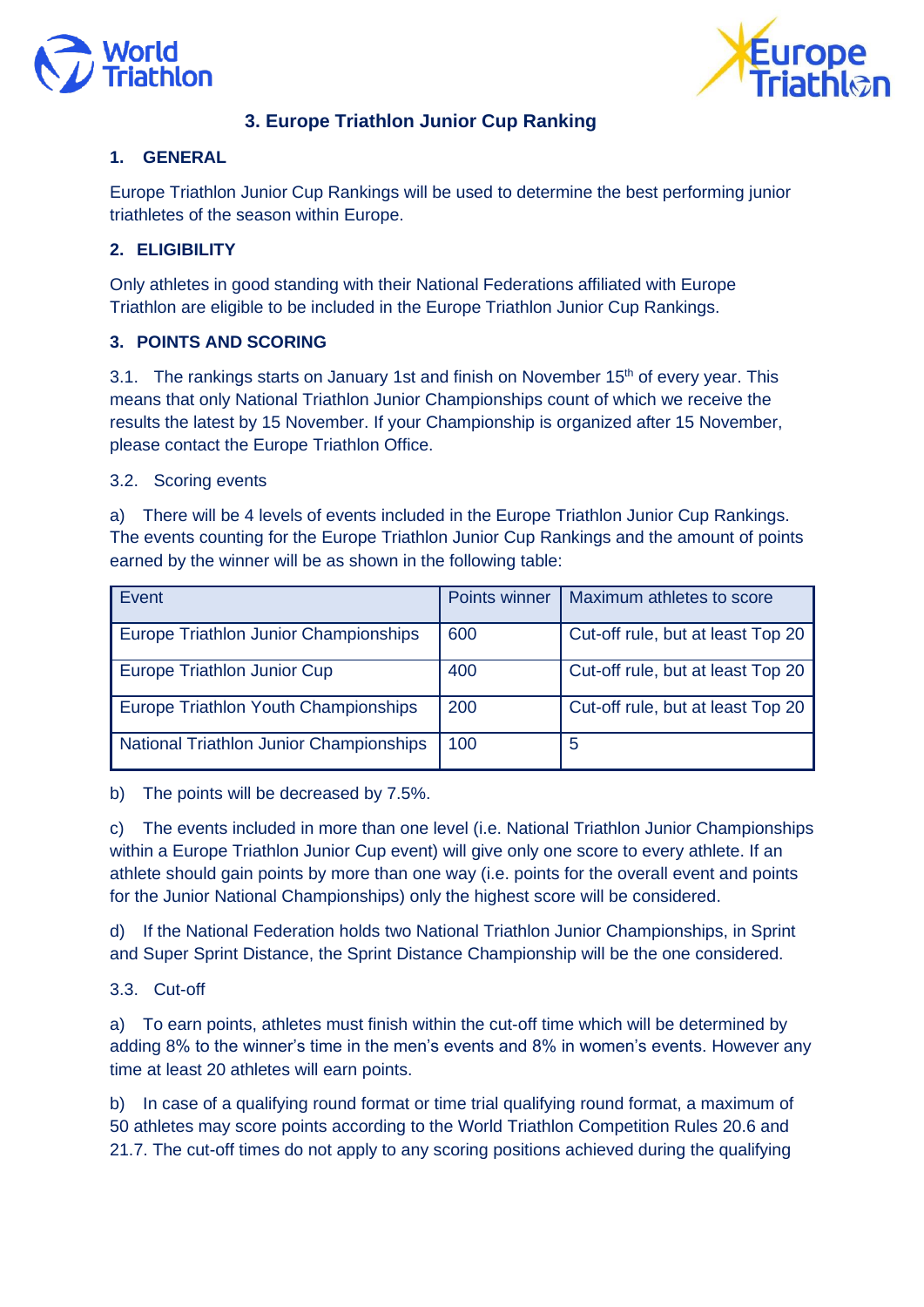



rounds.

c) Cut-off rules will not be applied for the National Triathlon Junior Championships events.

3.4. Total events to count

The final score will be obtained by adding the 5 best scores obtained in the scoring events of the season.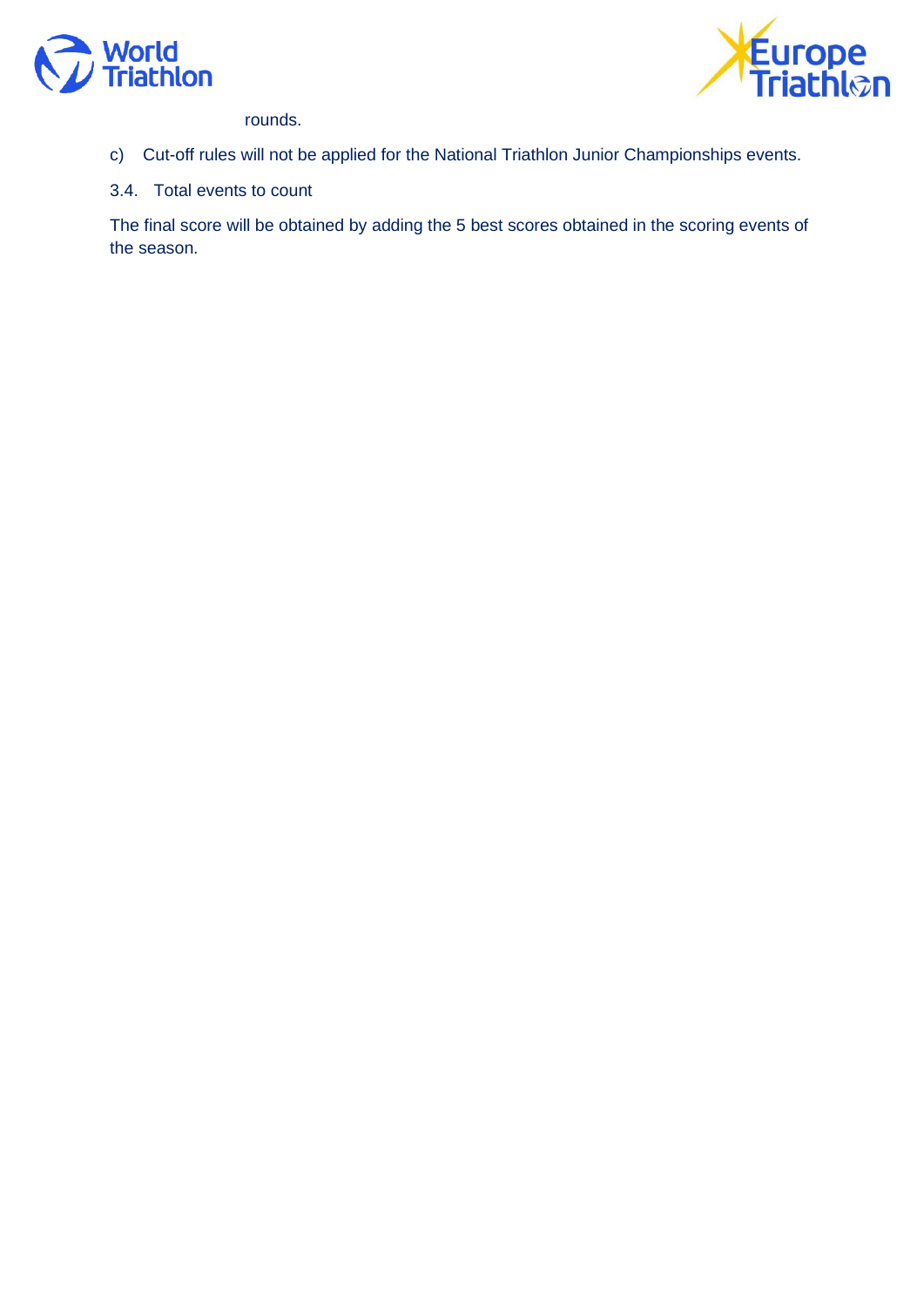



# **4. Europe Triathlon Nations' Junior Ranking**

### **1. GENERAL**

Europe Triathlon Nations' Junior Rankings will be used to determine the best performing National Federation at Junior level of the season within Europe.

# **2. ELIGIBILITY**

Only National Federations affiliated and in good standing with Europe Triathlon are eligible to be included in the Europe Triathlon Nations' Junior Rankings.

# **3. POINTS AND SCORING**

3.1. The rankings start on January 1st and finish on November 15th of every year (see also 3.1 for NF with National Championships later than November 15<sup>th</sup>)

### 3.2. Scoring

a) The points of the National Federations in the Europe Triathlon Nations' Junior Ranking will be the addition of:

i. The points of the three best ranked women from the Europe Triathlon Junior Cup Rankings;

ii. The points of the three best ranked men from the Europe Triathlon Junior Cup Rankings;

iii. The three best scores from the Mixed Relay events as indicated in letter b).

b) Europe Triathlon Junior Mixed Relay scoring

There will be 3 levels of events included in the Europe Triathlon Junior Cup Rankings. The events counting for the Europe Triathlon Nations' Junior Rankings and the amount of points earned by the winner will be as shown in the following table:

| Event                                                       | <b>Points winner</b> | Maximum teams to score |
|-------------------------------------------------------------|----------------------|------------------------|
| <b>Europe Triathlon Junior Mixed Relay</b><br>Championships | 600                  | Cut-off rule           |
| Europe Triathlon Youth Mixed Relay<br>Championships         | 600                  | Cut-off rule           |
| Europe Triathlon Junior Mixed Relay Cup                     | 400                  | Cut-off rule           |

b) The points will be decreased by 7.5%.

#### 3.3. Cut-off

Cut-off: To earn points, teams must finish within the cut-off time which will be determined by adding 10% to the winner's time.